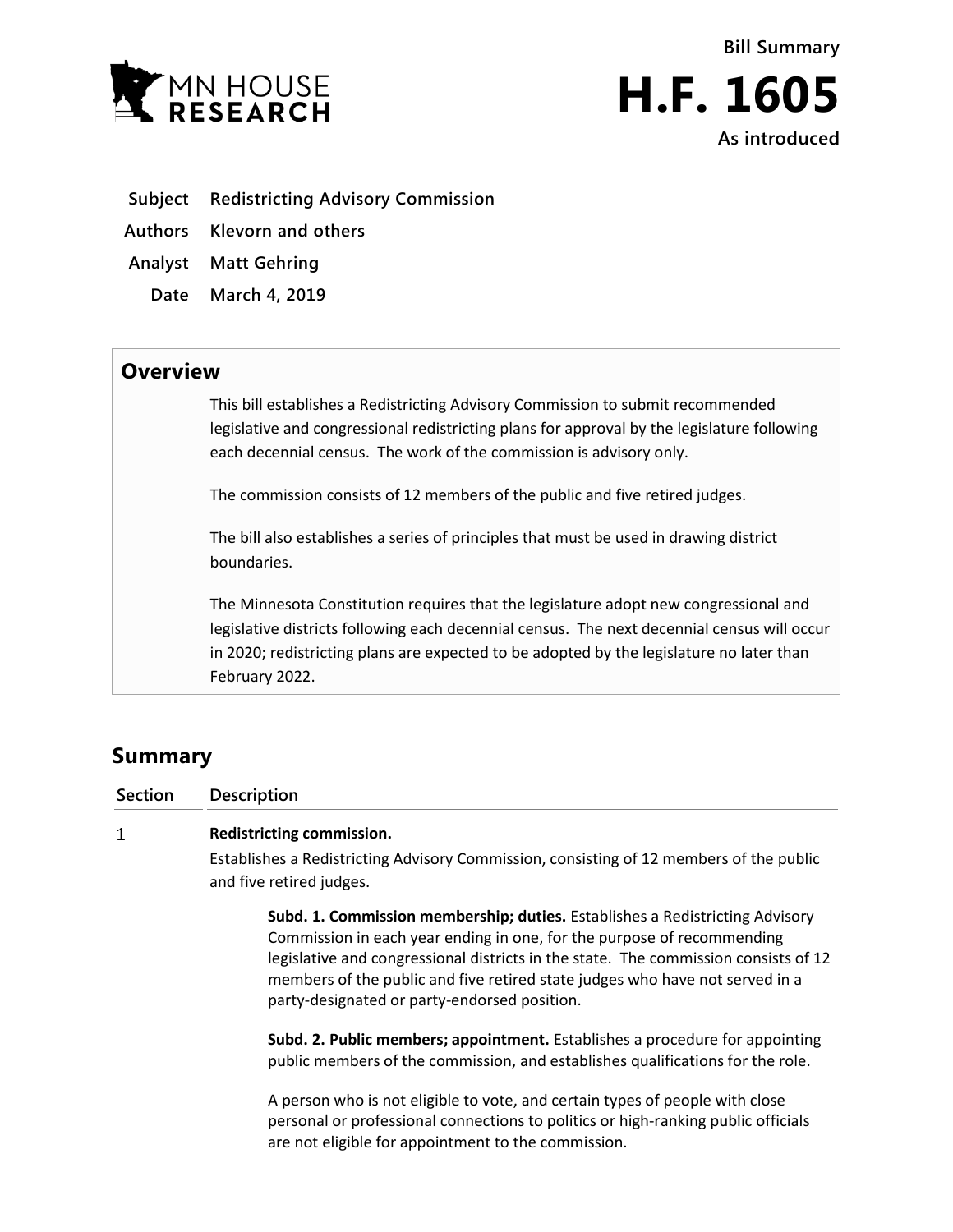Appointment to the commission requires a special application process outlined for this purpose in the bill. The secretary of state is the official primarily responsible for administering the appointment process, but the four legislative leaders have a role in narrowing the list of applicant finalists. Appointees are ultimately selected by lot; four will be affiliated with the majority political party caucus in the house of representatives; four will be affiliated with the minority political party caucus in the house; and four will be affiliated with neither of those parties. Additional details are provided in the bill.

**Subd. 3. Retired judges; appointment.** Establishes a procedure for appointing five retired judges to the commission. One retired judge each is appointed by the four legislative caucus leaders. If an appointing authority fails to make an appointment, the chief justice of the supreme court must appoint a person to fill that position. A fifth judge must be chosen by the four legislatively-appointed members. Additional details are provided in the bill.

**Subd. 4. Code of conduct.** Establishes a code of conduct for commission members. Retired judges are subject to the Code of Judicial Conduct. Public members "exercise the function of a public officer."

**Subd. 5. Removal; filling vacancies.** A member of the advisory commission may only be removed for reasons that would justify a recall of a state elected official (serious malfeasance or nonfeasance in the performance of duties, or conviction for a serious crime). A vote of two-thirds of the commission is required to remove a member.

A member who violates the prohibition on communications contained later in this bill must be removed from the commission.

Vacancies must be filled by the original appointing authority within 30 days after the vacancy occurs.

**Subd. 6. Open records.** Provides for access to commission records under the Government Data Practices Act, but restricts access to a plan until it has been submitted to the commission for consideration.

**Subd. 7. Open meetings.** Subjects the commission to the state open meetings law.

**Subd. 8. Open communications.** Restricts certain types of communications related to the work of the commission. These restrictions impact both the staff and members of the commission.

**Subd. 9. Lobbyist registration.** Provides that the commission's work qualifies as "administrative action" for purposes of Minnesota's lobbyist registration law. This designation means that individuals appearing before the commission must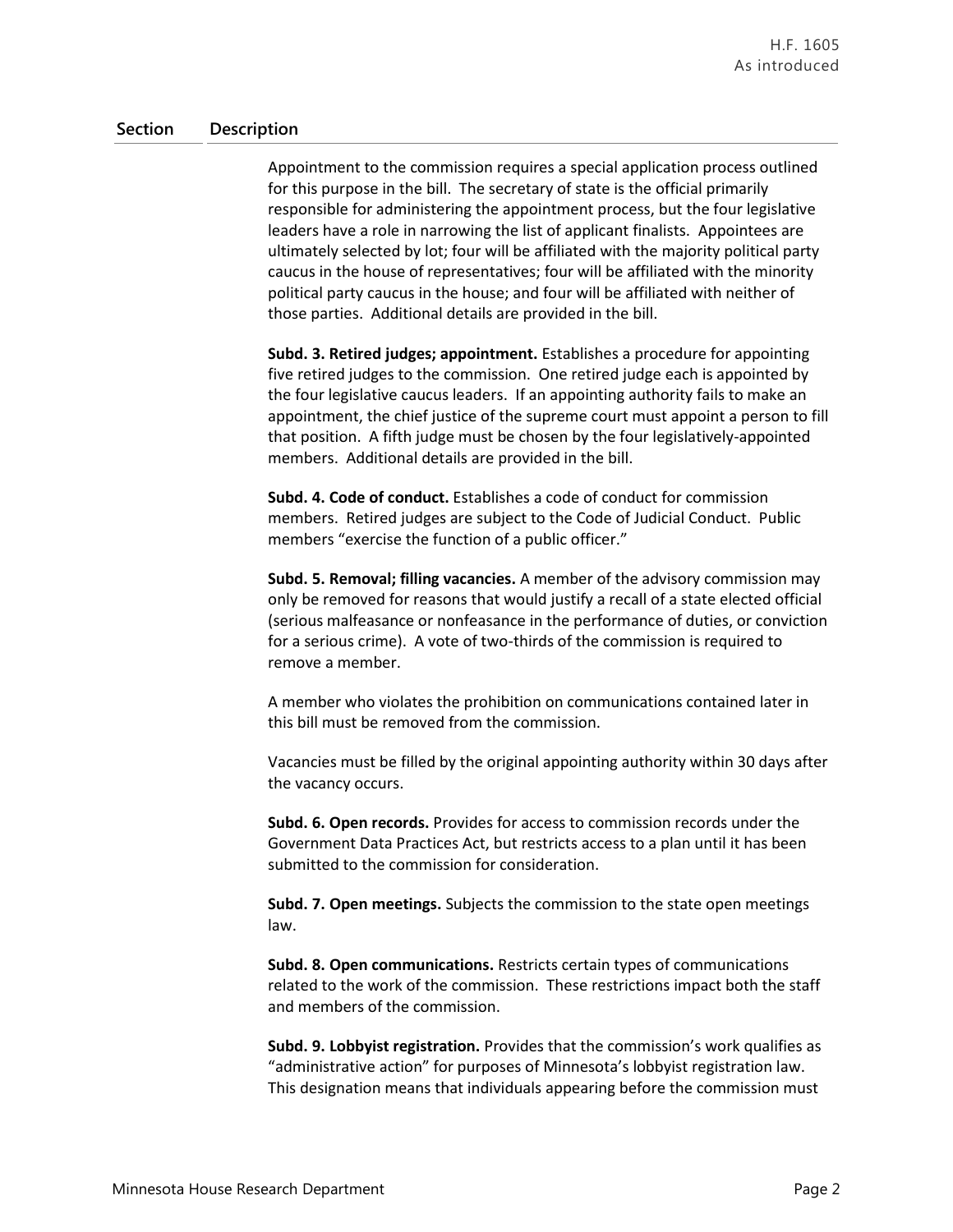register as a lobbyist with the Campaign Finance and Public Disclosure Board if they meet certain income or expenditure thresholds related to their work.

**Subd. 10. Compensation and expenses.** The commission may approve a \$55 per day per diem rate, plus expense reimbursements, for members on the same terms as other similar state boards and commissions.

**Subd. 11. Plans submitted to commission.** Requires the commission to adopt a schedule for interested persons to submit proposed redistricting plans and to respond to plans proposed by others. The commission must also adopt standards governing the format of plans. The schedule and standards are not subject to the administrative rulemaking requirements of state law.

**Subd. 12. Public hearings.** Requires the commission to conduct at least one public hearing in each congressional district before adopting its first plan. The commission must ask for input on identifying community of interest for consideration. A preliminary draft of a plan, including required statistical reports, must be posted online at least one week before a hearing and allow at least 30 days for public comment.

**Subd. 13. Deadlines.** Establishes detailed deadlines and requirements for the commission to complete its work. Recommended plans must be submitted to the legislature by April 30 of each year ending in one. A series of additional steps are required if the legislature fails to approve an initial plan recommended by the commission.

**Subd. 14. Data used.** Requires the commission to use census data to draw districts, but the population data for individuals who are incarcerated must reflect their last known residential address before incarceration.

**Subd. 15. Expiration.** Provides that the commission expires upon enactment of plans—by law, or by court order—and resolution of any legal challenges to those plans. A court may order the creation of a new commission if subsequent legal challenges arise.

#### $\overline{2}$ **Districting principles.**

Establishes statutory principles for use by the Redistricting Advisory Commission and others in proposing new boundaries for legislative and congressional districts. In general, the principles are listed in priority order for implementation.

**Subd. 1. Application.** Provides that the principles apply to both legislative and congressional districts.

**Subd. 2. Prohibited information.** Prohibits plans from being drawn to purposely favor or disfavor a political party or candidate. This section also prohibits certain types of data (registered voters, political affiliation, voting history, and demographics) from being used by the commission in its "initial phase" but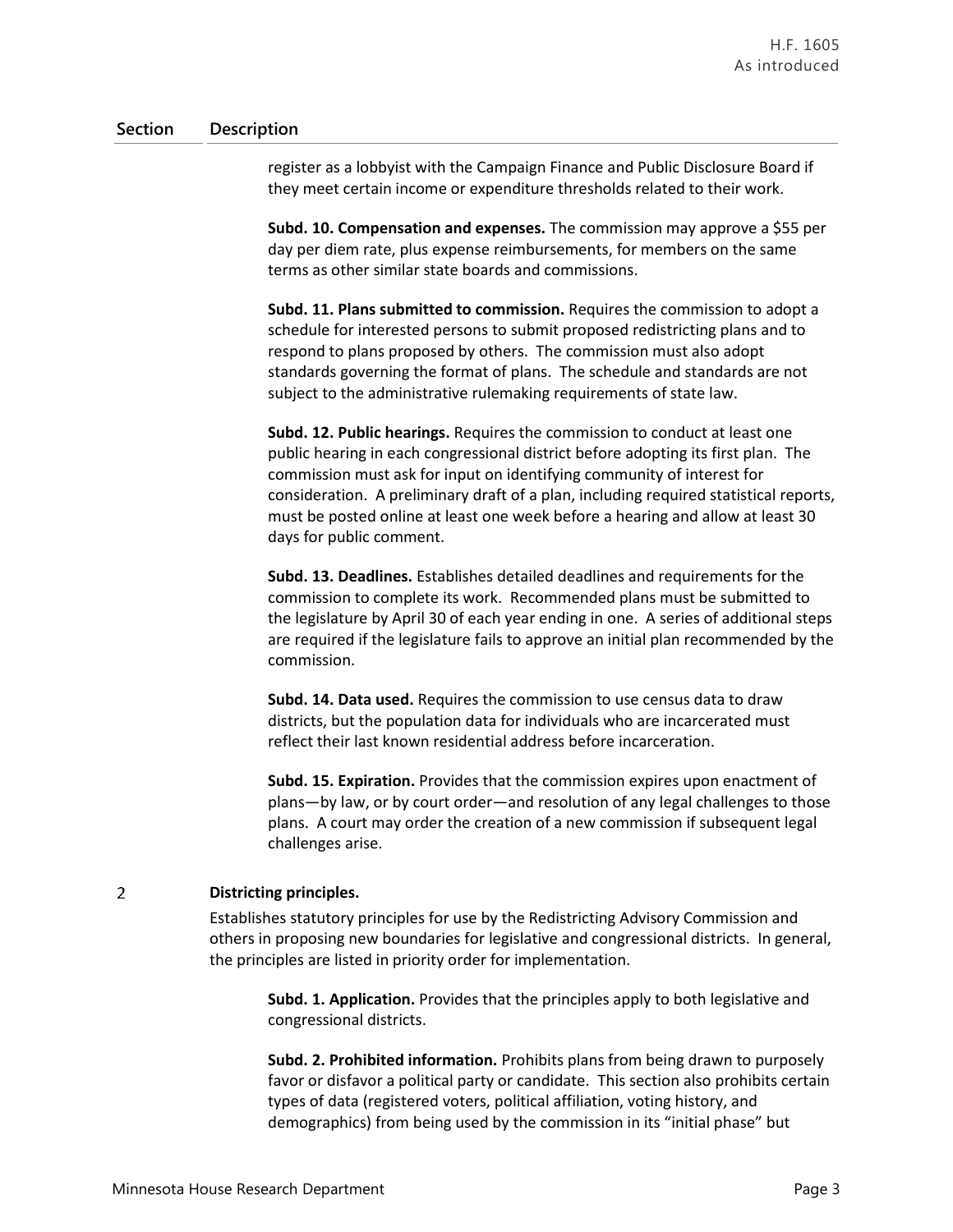allows for that data to be used to test a plan's compliance with the principles required by this section and in the plan's mandated reports.

**Subd. 3. Priority of principles.** Specifies that restricting principles established in this section apply to members of the redistricting commission and must be given priority based on the order that they are listed.

**Subd. 4. Population equality.** Establishes equal population standards for districts.

**Subd. 5. Contiguity.** Provides standards to ensure all the territory in a district is contiguous (the boundaries establish a single, whole shape for each district that can be traveled easily).

**Subd. 6. Minority representation.** Provides standards for how a redistricting plan may impact minority communities.

**Subd. 7. Communities of interest.** Provides standards related to the preservation of identifiable communities of interest, when possible. Examples of common similarities that might establish a community of interest are provided.

**Subd. 8. Political subdivisions.** Provides standards related to the division of political subdivisions in creating districts.

**Subd. 9. Incumbents.** Prohibits the consideration of incumbent residences in developing or approving a plan.

**Subd. 10. Compactness.** Requires statistical measures of compactness to be used to test whether the districts in a plan are compact.

**Subd. 11. Partisan symmetry and bias.** Prohibits a district from being drawn in a manner that unduly favors or disfavors a political party. Standards and methods for assessing a plan are required.

**Subd. 12. Numbering.** Establishes a scheme for identifying each district's district number.

#### 3 **Legislative Coordinating Commission; redistricting.**

Establishes duties for the Legislative Coordinating Commission (LCC) in the redistricting process.

**Subd. 1. Administrative support.** Requires the LCC to provide administrative support to the Redistricting Advisory Commission.

**Subd. 2. Database.** Requires the datasets used in redistricting to correspond to those used by the LCC, including population counts provided by the United States Census Bureau.